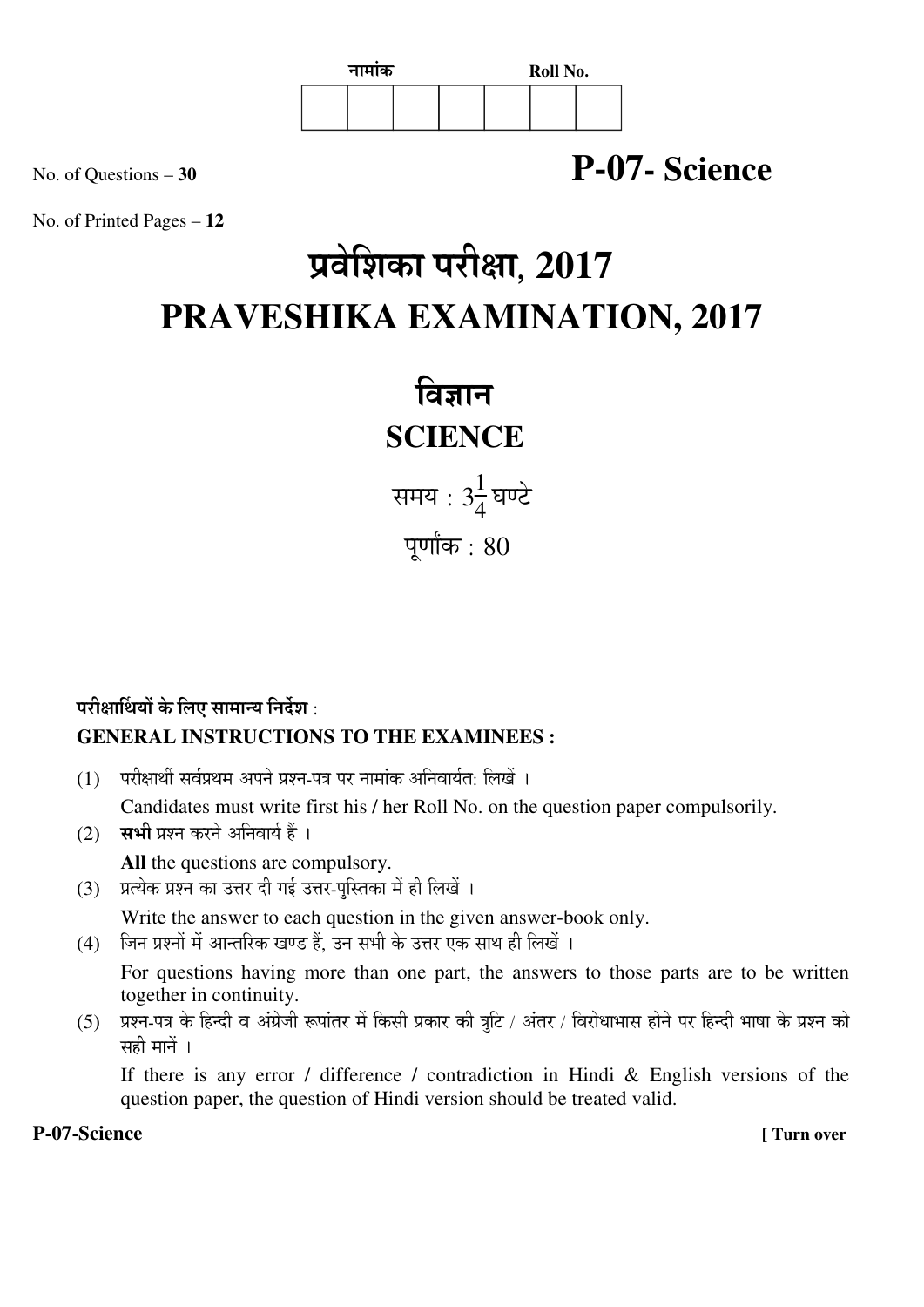| (6) | भाग          | प्रश्न संख्या | अंक प्रत्येक प्रश्न       |
|-----|--------------|---------------|---------------------------|
|     | अ            | $1-8$         | $\mathbf{1}$              |
|     | ब            | $9 - 14$      | $\overline{2}$            |
|     | स            | $15 - 24$     | 3                         |
|     | द            | $25 - 30$     | 5                         |
|     |              |               |                           |
|     | Part         | Question Nos. | <b>Marks Per Question</b> |
|     | $\mathbf{A}$ | $1-8$         | $\mathbf{1}$              |
|     | $\, {\bf B}$ | $9 - 14$      | $\overline{2}$            |
|     | $\mathbf C$  | $15 - 24$     | 3                         |

(7) प्रश्न क्रमांक 28 से 30 में आन्तरिक विकल्प हैं।

There are internal choices in Q. No. **28** to **30**.

#### भाग – अ

#### **PART – A**

1. लोहे को जंग से बचाने के दो उपाय लिखिये ।

Write two ways to prevent rusting of iron. **1** 

2.  $2Mg + O_2 \to ?$ 

उपरोक्त अभिक्रिया को पूर्ण कीजिए ।

 $2Mg + O_2 \rightarrow ?$ 

Complete the above reaction. **1**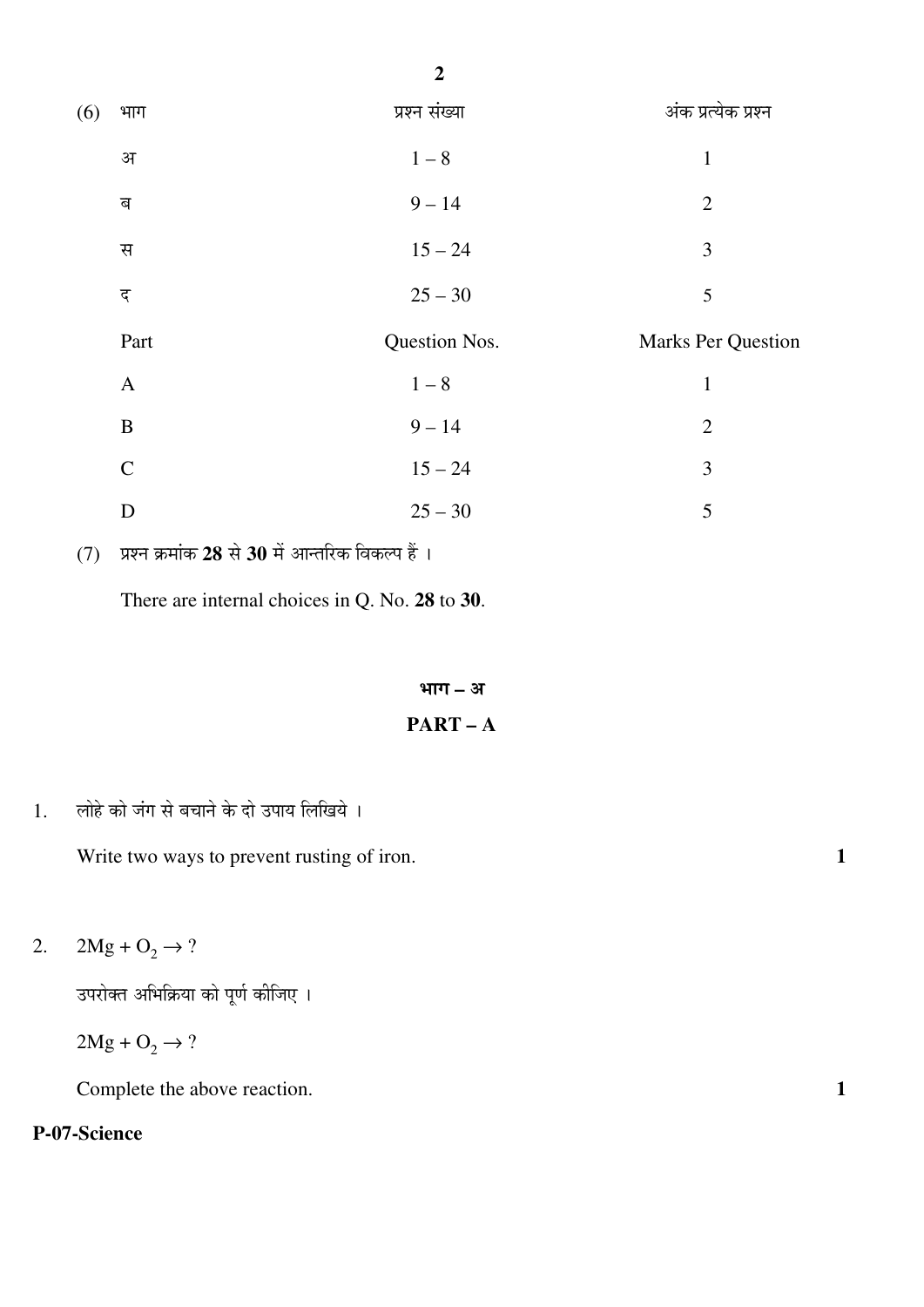| 3. | ऐल्कोहॉल के अधिक मात्रा में सेवन से दो हानियाँ लिखो ।      |  |
|----|------------------------------------------------------------|--|
|    | Write two disadvantages of drinking alcohol in excess.     |  |
|    |                                                            |  |
| 4. | क्लोरीन के दो समस्थानिक लिखिये ।                           |  |
|    | Write two isotopes of chlorine.                            |  |
|    |                                                            |  |
| 5. | उस परजीवी का नाम लिखिए जिससे मलेरिया रोग उत्पन्न होता है । |  |
|    | Write name of Parasite which causes Malaria disease.       |  |

- 6. सामान्य दृष्टि के तरुण वयस्क के लिए 'सुस्पष्ट दर्शन की अल्पतम दूरी' का मान लिखिए । Write value of the 'least distance of distinct vision' for a young adult with normal vision. 1
- 7. दिए गए किरण चित्र में आपतन कोण का मान एवम् अपवर्तित किरण का नाम लिखिए ।



In the given ray diagram write the value of angle of incidence and name of refracted ray.  $\frac{1}{2} + \frac{1}{2} = 1$ 

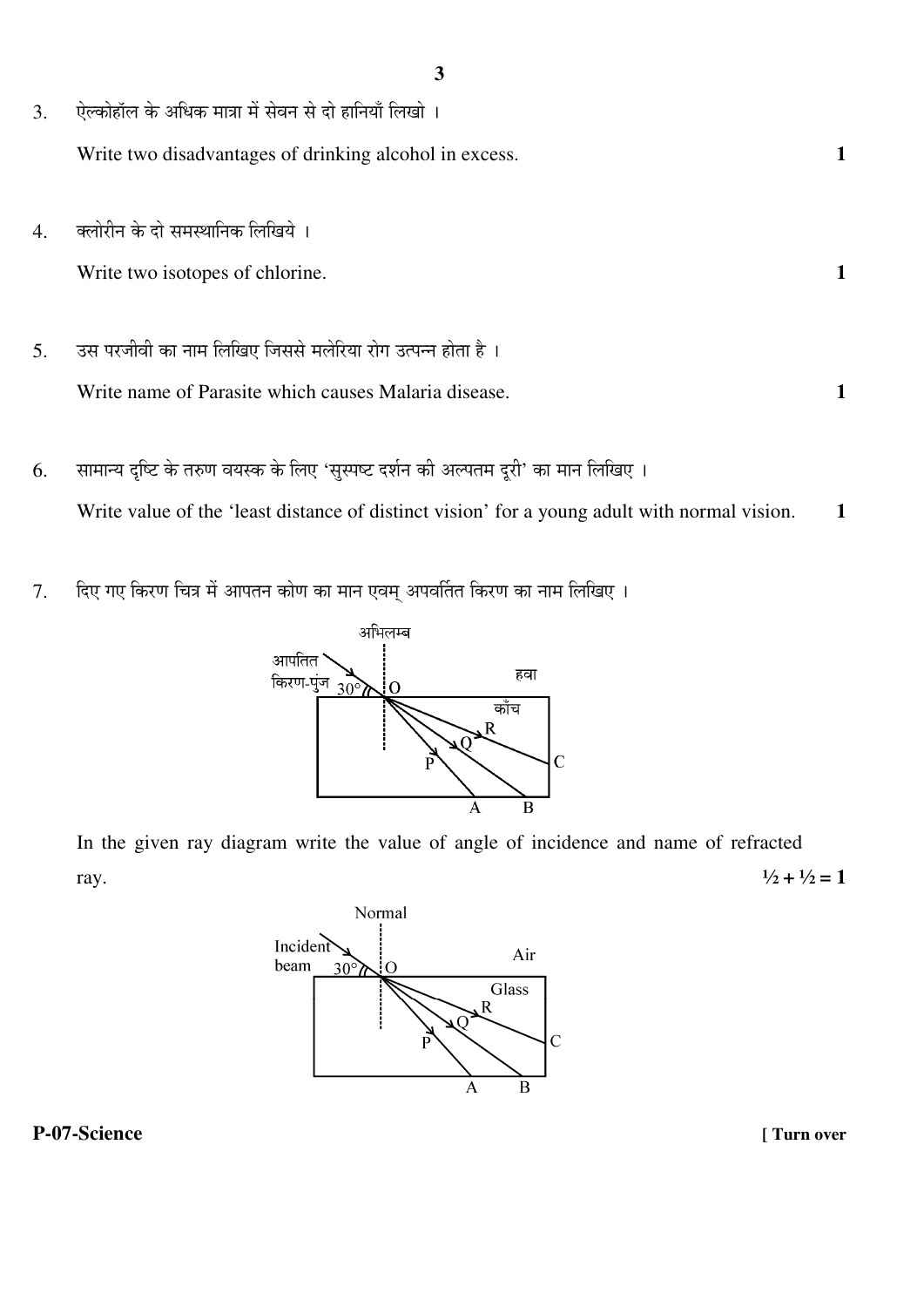8. हिए गये परिपथ का तुल्य प्रतिरोध लिखिए ।

 $1 \Omega$  $2\Omega$  $3 \Omega$ 

Write equivalent resistance of given circuit. **1** 

 $1\Omega$  $2\ \Omega$  $3\Omega$  mm  $\mathsf{w}\mathsf{w}$ **AAAA** 

#### भाग – ब

i<br>I

#### **PART – B**

9. भर्जन तथा निस्तापन में अंतर करिये ।

Differentiate between calcination and roasting. **2** 

- 10. (अ) ऊर्जा के कोई दो पारम्परिक स्रोतों के नाम लिखिए ।
	- (ब) पवन ऊर्जा के उपयोग की कोई दो सीमाएँ लिखिए ।
	- (a) Write names of any two conventional sources of energy.
	- (b) Write any two limitations in harnessing wind energy.  $\frac{1}{2} \times 4 = 2$
- 11. यदि मटर के गोल बीज वाले लम्बे पौधों का संकरण (क्रॉस) झुर्रीदार बीज वाले बौने लक्षणयुक्त पौधों से कराया जाये तो प्रथम व द्वितीय पीढ़ी में किस प्रकार के पौधे प्राप्त होंगे ? द्वितीय पीढ़ी (F<sub>2</sub>) में प्राप्त पौधों का समलक्षणी अनुपात भी लिखिए ।

If long plants of pea with round seeds are crossed with short plants with wrinkled seeds, which type of plants will be obtained in first and second generations ? Write the phenotypic ratio of plants obtained in second generation  $(F_2)$ .  $1 + 1 = 2$ 

#### **P-07-Science**

**4**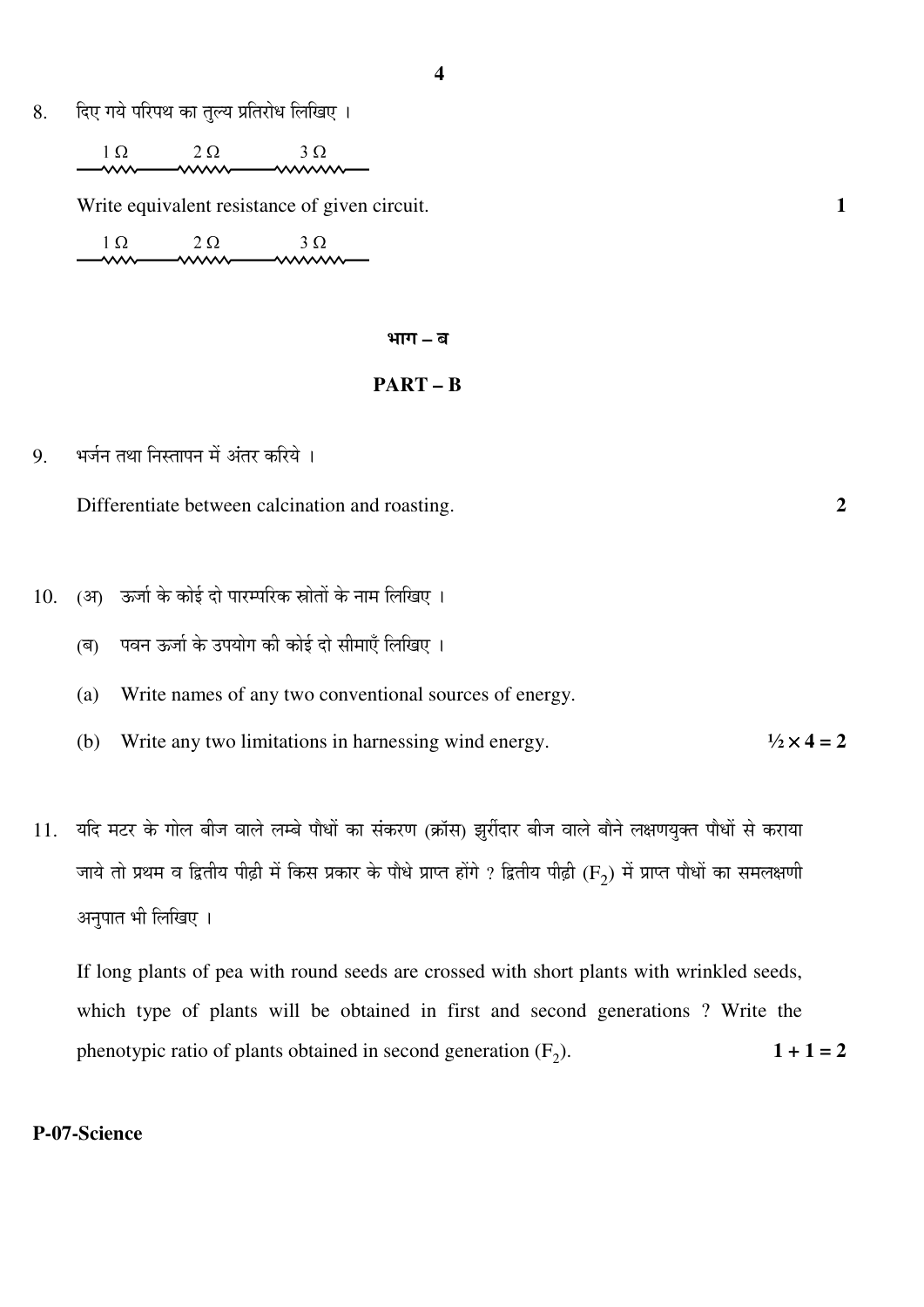12. मानव में लिंग-निर्धारण का आधार क्या है ? समझाइए ।

What is the basis of sex-determination in human beings ? Explain. **2**

- 13. (अ) वाहनों के पश्च-दृश्य दर्पण के रूप में प्रयुक्त गोलीय दर्पण का नाम लिखिए ।
	- (ब) कोई विद्युत बल्ब 220 V के जनित्र से संयोजित है । यदि बल्ब से  $0.5$  A धारा प्रवाहित होती है तो बल्ब की शक्ति का मान लिखिए ।
	- (a) Write name of spherical mirror used as rear-view mirror in vehicles.
	- (b) An electric bulb is connected to a 220 V generator. Write value of power of bulb if 0.5 A current is flowing through the bulb.  $1 + 1 = 2$
- 14. घरेलू विद्युत परिपथों में सामान्यत: विद्युत साधित्रों (उपकरणों) को समान्तर (पार्श्व) संयोजन में क्यों जोड़ते हैं ? Why are in the household electric circuits the electric appliances (instruments) connected in parallel combination ? **2**

# ³ÖÖÝÖ **–** ÃÖ

#### **PART – C**

- 15. (अ) वसायुक्त खाद्य पदार्थों को विकृतगंधिता से बचाने के लिये क्या किया जाता है ?
	- (ब)  $CuO + H_2$  → Cu + H<sub>2</sub>O उपरोक्त अभिक्रिया में किस पदार्थ का उपचयन हो रहा है व किसका अपचयन ?
		- (a) What is done to prevent rancidity in foods containing fats ?
		- (b)  $CuO + H_2 \rightarrow Cu + H_2O$  **1**<sup>1</sup>/<sub>2</sub> + **1**<sup>1</sup>/<sub>2</sub> = **3**

In the above reaction which substance is being oxidized and which is reduced ?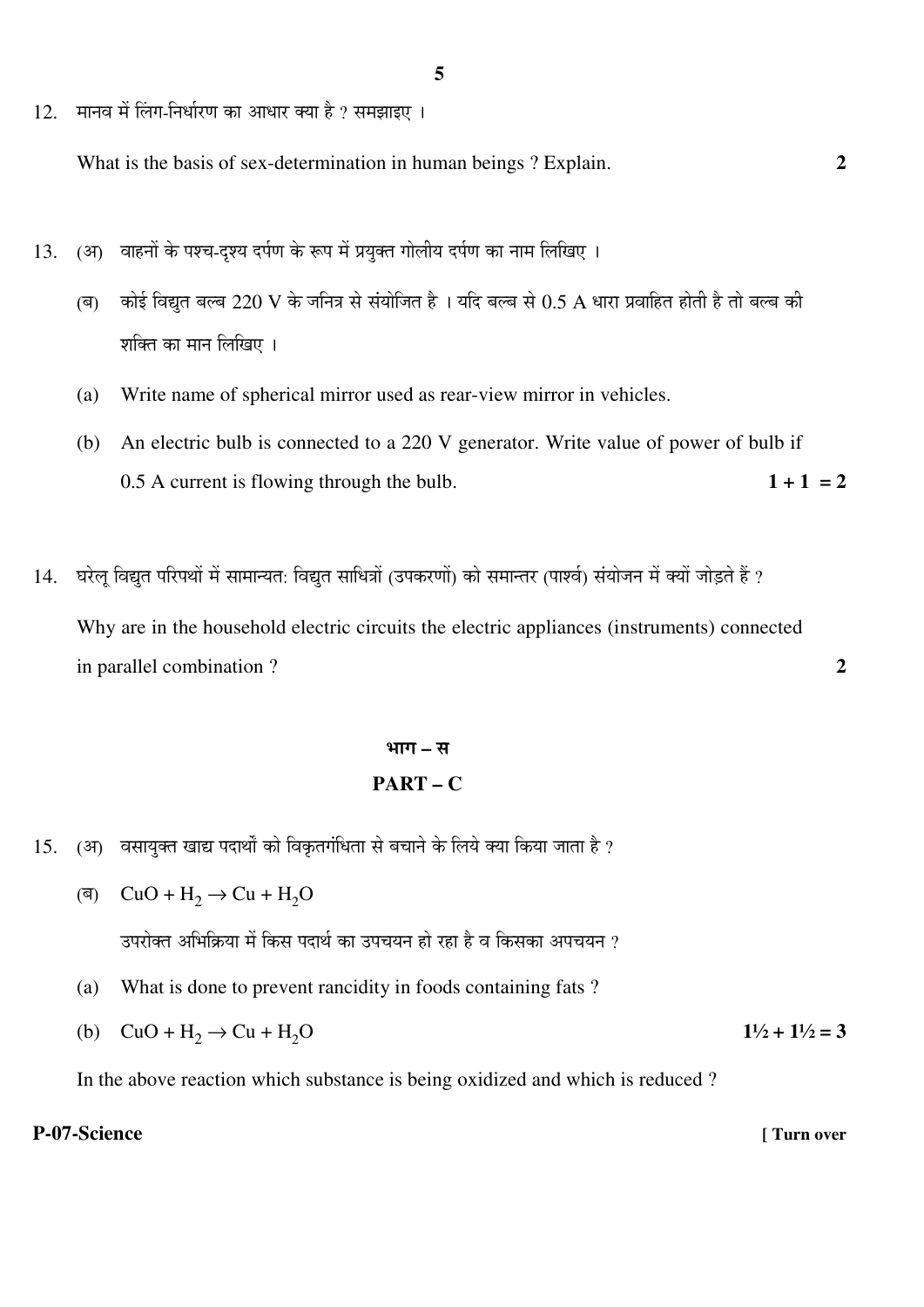- $16.$  (अ) समस्थानिक किसे कहते हैं ?
	- (ब) आधुनिक आवर्त नियम लिखिये ।
	- (स) दो उत्कृष्ट गैसों के नाम लिखिये ।
	- (a) What are isotopes ?
	- (b) State modern periodic law.
	- (c) Name two noble gases.  $1 + 1 + 1 = 3$
- 17. (अ) धातुओं के दो गण लिखिये ।
	- (ब) मिश्रधातु किसे कहते हैं ? दो उदाहरण दीजिये ।
	- (स) धात् व अधात् के ऑक्साइडों की प्रकृति बताइये ।
	- (a) Write two properties of metals.
	- (b) What is alloy ? Give two examples.
	- (c) What is the nature of oxides of metals and non-metals ?  $1 + 1 + 1 = 3$
- 18. (अ) मानव की पाचन प्रक्रिया में एन्जाइमों की भूमिका को समझाइए ।
	- (ब) सड़क सुरक्षा की दृष्टि से 100 मि.ली. मानव रक्त में ऐल्कोहॉल की कितनी मात्रा कानूनन अनुमति योग्य है ?
	- (a) Explain briefly the role of enzymes in the process of digestion in human beings. **2**
	- (b) In view of road safety what is the permissible level of alcohol in 100 ml of human blood, legally ? **1**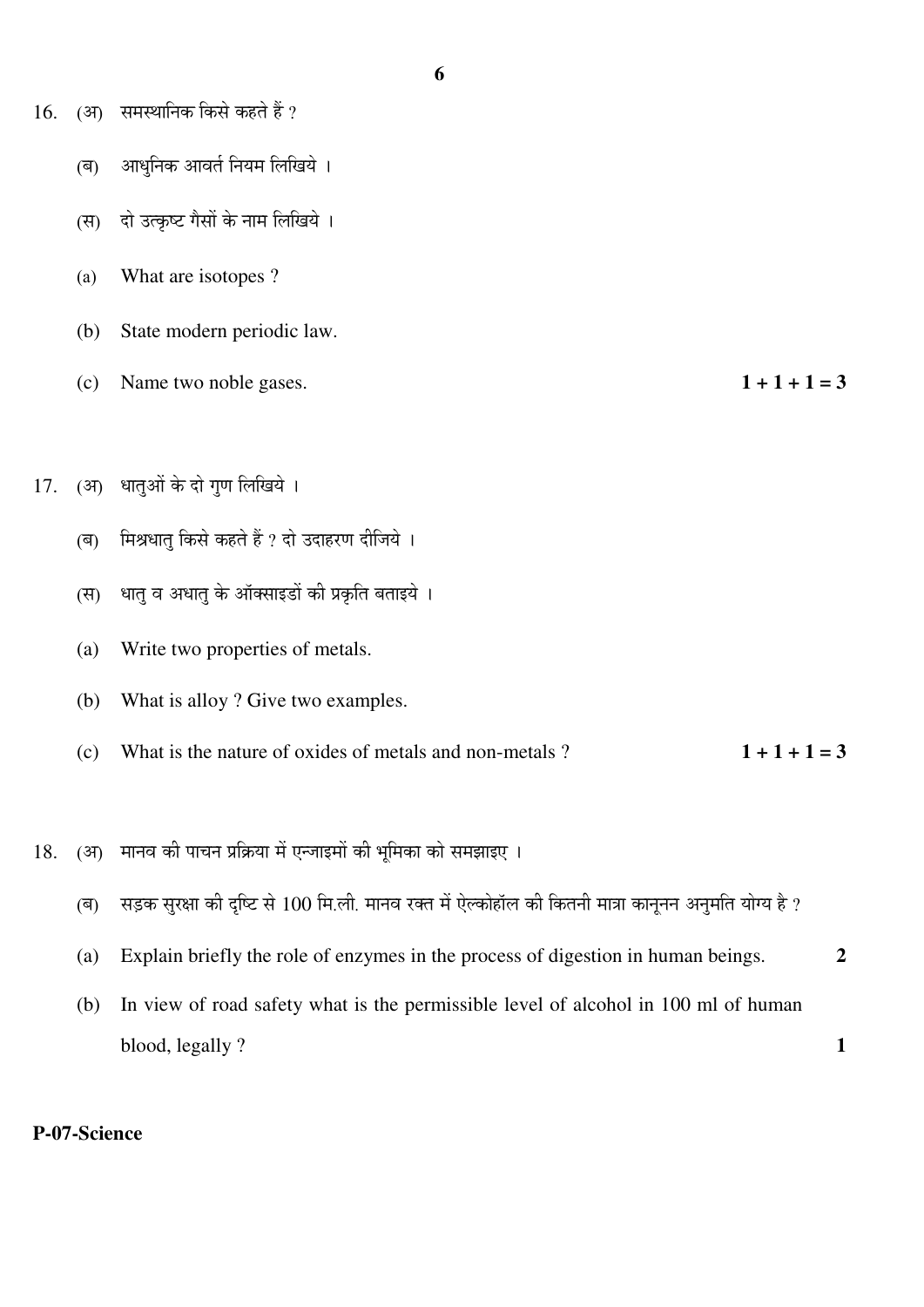19. अग्न्याशय ग्रन्थि से स्रावित होने वाले हार्मोन का नाम तथा कार्य लिखिए । इसकी कमी से होने वाले रोग का नाम  $\widehat{\mathbb{R}}$ थिए ।

Write the name and function of hormone secreted by Pancreas gland. Write the name of disease caused due to its deficiency.  $1 + 1 + 1 = 3$ 

20. मानव मस्तिष्क का नामांकित चित्र बनाकर इसके कोई दो कार्य लिखिए ।

Draw a labelled diagram of human brain and write its any two functions.  $2 + 1 = 3$ 

21. यदि भ्रण परिवर्धन के दौरान अपरा (प्लेसेन्टा) क्षतिग्रस्त हो जाए तो क्या प्रभाव होगा ? समझाइए ।

What will happen if placenta is damaged during the development of an embryo ? Explain. **3** 

- 22. (अ) कोई व्यक्ति पास की वस्तु को स्पष्ट नहीं देख सकता तो दृष्टि-दोष का नाम लिखिए । इस दृष्टि-दोष में प्रयक्त लेंस का नाम लिखिए ।
	- (ब) 'टिंडल प्रभाव' को संक्षेप में समझाइये ।
	- (a) A person cannot see nearby objects, then write name of eye defect. Write name of lens used to correct this eye defect.
	- (b) In brief define 'Tyndall effect'.  $1 + 1 + 1 = 3$
- 
- $23.$  ओम का नियम लिखिए । ओम के नियम से संबंधित दिए गए परिपथ में युक्ति  $\bf{X}$  व  $\bf{Y}$  का नाम लिखिए ।

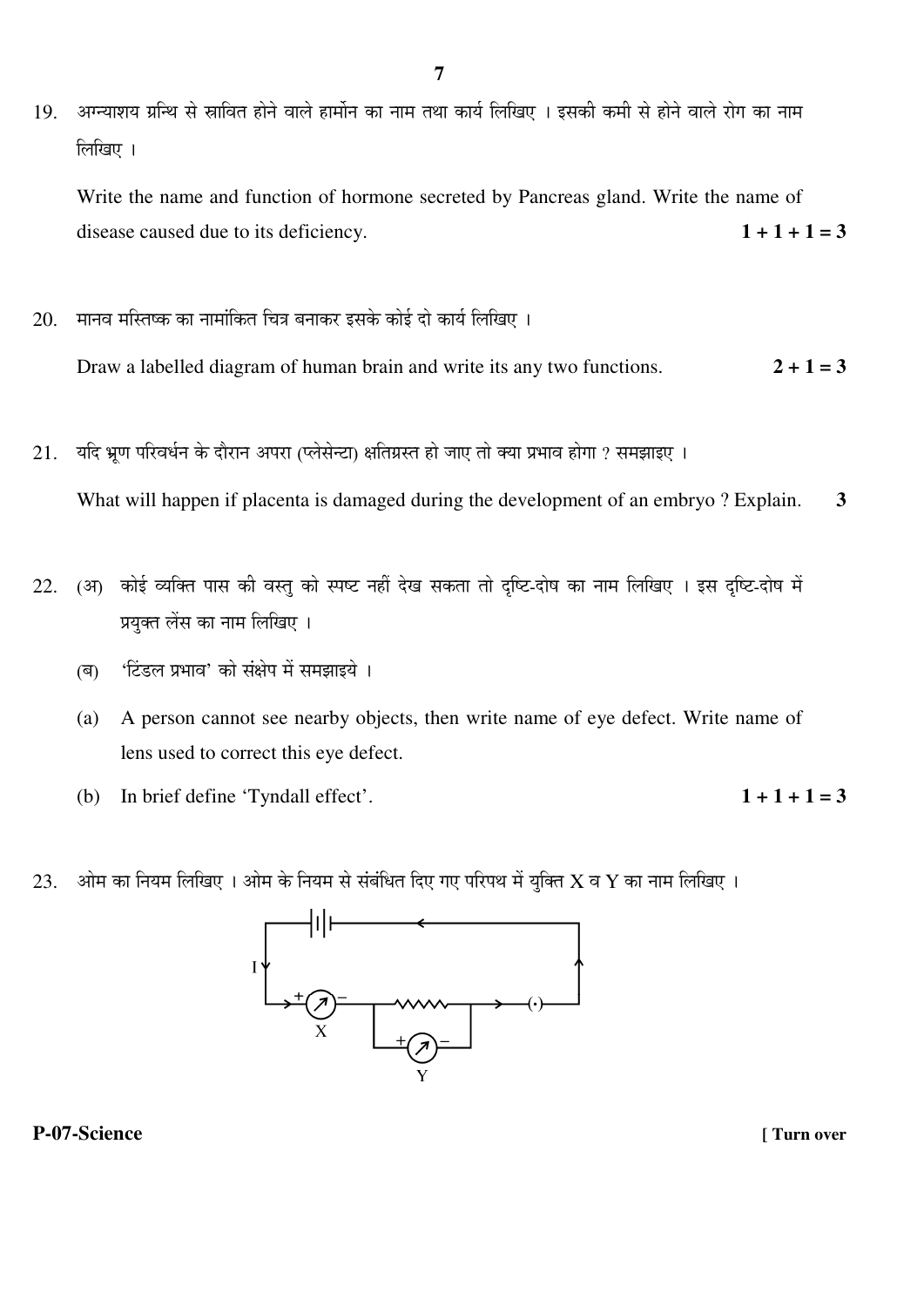Write Ohm's law. Write name of devices X and Y in the given circuit related to Ohm's Law.  $1 + 1 + 1 = 3$ 



 $24$ . विद्युत धारा को परिभाषित कीजिए । किसी विद्युत बल्ब के तन्तु में  $1\text{A}$  की धारा  $30$  सेकण्ड तक प्रवाहित होती है । <u>विद्युत परिपथ से प्रवाहित विद्युत आवेश का परिमाण ज्ञात कीजिए ।</u>

Define electric current. A current of 1A is drawn by a filament of an electric bulb for 30 second. Find the amount of electric charge that flows through the circuit.  $1 + 2 = 3$ 

#### भाग - द

#### **PART – D**

- 25. (i) हाइड्रोजन आयन [H<sup>+</sup>] की सान्द्रता का विलयन की प्रकृति पर क्या प्रभाव पड़ता है ?
	- (ii) अम्ल को तनुकृत करते समय अम्ल को जल में मिलाया जाता है न कि जल को अम्ल में । कारण दीजिये ।
	- $(iii)$  संतरा और इमली में पाये जाने वाले अम्लों के नाम लिखिये ।
	- $(iv)$  क्लोर-क्षार प्रक्रिया किसे कहते हैं ?
	- (i) What is the effect of hydrogen ion [H+] concentration on the nature of the solution ?
	- (ii) When acid is diluted, acid is added in water, not water in acid. Give reason.
	- (iii) Name the acid present in orange and tamarind.
	- (iv) What is chlor-alkali process ?  $1 + 2 + 1 + 1 = 5$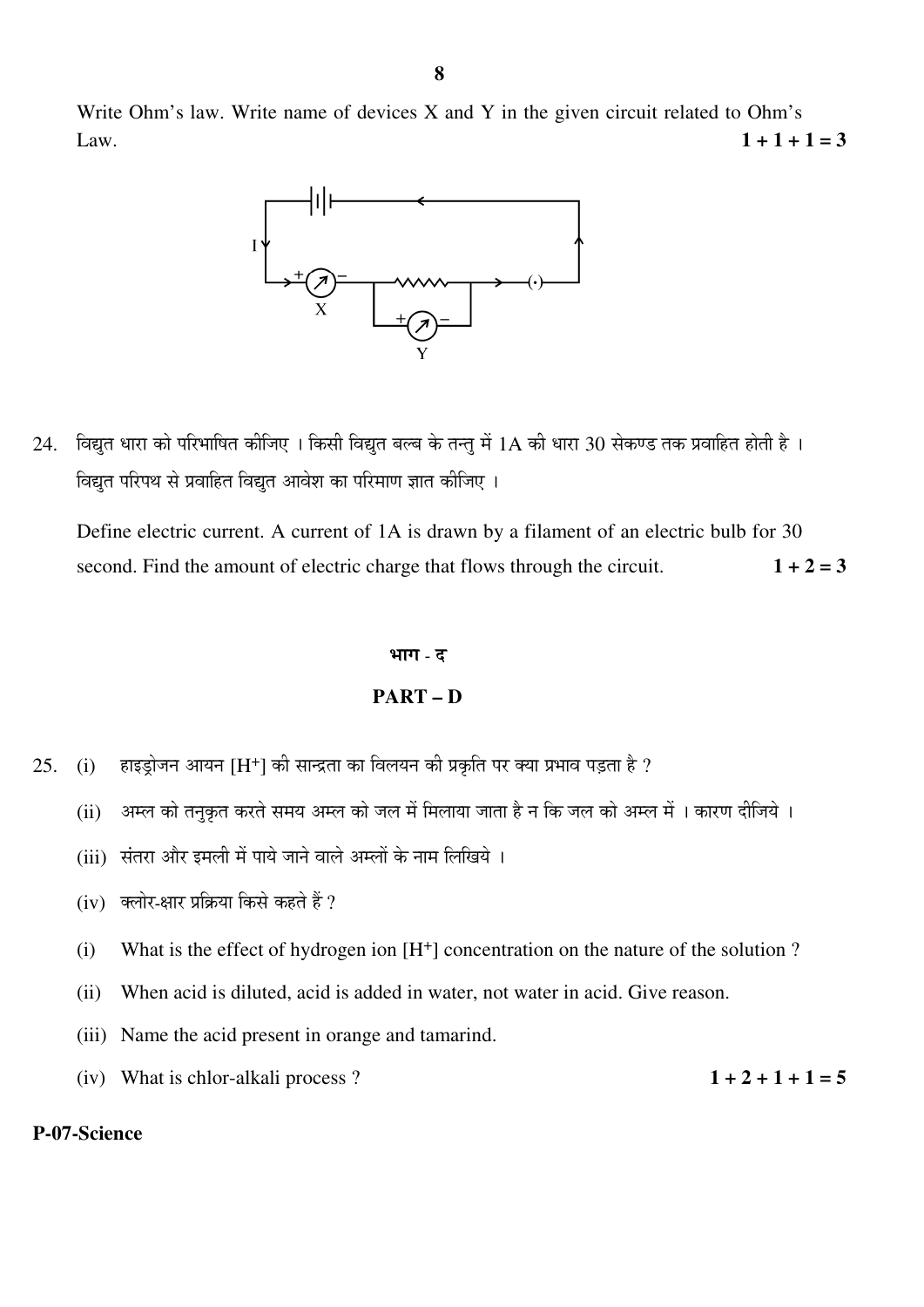- $26.$  (आ) अपमार्जक से क्या अभिप्राय है ?
	- (ब) जोजोन अपक्षय के कारण समझाइए ।
	- (स) 'जल संग्रहण की खादिन संरचना' का नामांकित चित्र बनाकर जल संरक्षण के कोई दो उपाय लिखिए ।
	- (a) What is a detergent ?
	- (b) Explain the causes of Ozone depletion.
	- (c) Draw a labelled diagram of 'Khadin water harvesting system' and write any two measures of water conservation.  $1 + 2 + 2 = 5$
- $27.$  (अ) विद्युत जनित्र का नामांकित चित्र बनाइये । इसकी बनावट एवम कार्यप्रणाली को संक्षेप में समझाइये ।
	- (ब) किसी छड़ चुम्बक की चुम्बकीय क्षेत्र रेखाओं के कोई दो गुण लिखिए ।
	- (a) Draw a labelled diagram of an electric generator. Explain its construction and working in brief.  $1 + 2 = 3$
	- (b) Write down any two characteristics of magnetic field lines of a bar magnet.  $1 + 1 = 2$

#### 28. (आ) उदाहरण देकर समझाइये ।

- (i) संतुप्त हाइडोकार्बन
- (ii) असंतृप्त हाइड़ोकार्बन का हाइड़ोजनीकरण
- (ब) कार्बन परमाण की दो विशेषताएँ लिखिये ।
- (स) प्रतिस्थापन अभिक्रिया किसे कहते हैं ?

#### अथवा

- (अ) साबन तथा अपमार्जक में अंतर बताइये ।
- (ब) शब्द एसीटिक अम्ल को ग्लेशल एसीटिक अम्ल क्यों कहते हैं ?
- (स) सहसंयोजी आबंध किसे कहते हैं ? सहसंयोजी यौगिकों के दो गणधर्म बताइये ।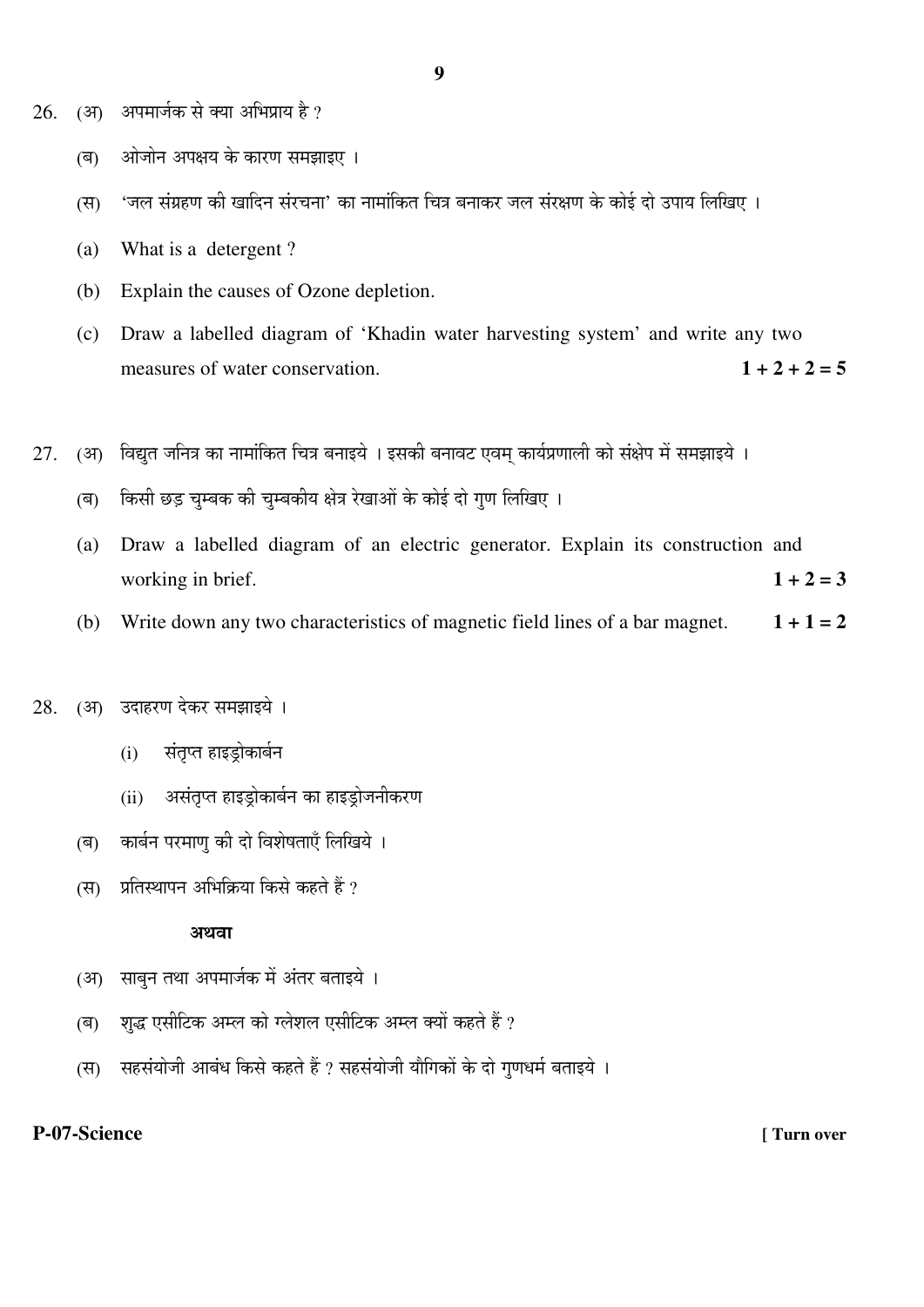- (a) Explain with example.
	- (i) Saturated hydrocarbon
	- (ii) Hydrogenation of unsaturated hydrocarbons.
- (b) Write two characteristics of carbon atom.
- (c) What is substitution reaction ?  $3 + 1 + 1 = 5$

#### **OR**

- (a) Differentiate between soap and detergents.
- (b) Why pure acetic acid is called glacial acetic acid ?
- (c) What is covalent bond ? Write two properties of covalent compounds.  $1 + 1 + 3 = 5$
- 29. (अ) मानव हृदय का नामांकित चित्र बनाइए ।
	- (ब) ग्वानव शरीर में प्लेटलेटस का अनरक्षण में क्या उपयोग है ?
	- (स)  $\,$  मानव रुधिर में उपस्थित लाल रक्त कणिकाओं में कौन सा श्वसन वर्णक पाया जाता है ?

## $\mathbb{Z}^{\mathbb{Z}}$ ि $\mathbb{Z}^{\mathbb{Z}}$ ि $\mathbb{Z}^{\mathbb{Z}}$ ि $\mathbb{Z}^{\mathbb{Z}}$ अथवा

#### (अ) लसीका किसे कहते हैं ?

- (ब) मानव के उत्सर्जन तंत्र का नामांकित चित्र बनाइए ।
- (स) पादप अपशिष्ट पदार्थों का उत्सर्जन कैसे करते हैं ? समझाइए ।
- (a) Draw a labelled diagram of human heart. **2**
	- (b) What is the use of platelets in maintenance in human beings ? **2**
	- (c) Which respiratory pigment is found in red blood corpuscles present in human blood ? **1**

#### **OR**

|     | (a) What is lymph?                                 |  |
|-----|----------------------------------------------------|--|
|     | Draw a labelled diagram of human excretory system. |  |
| (c) | How plants excrete waste products? Explain.        |  |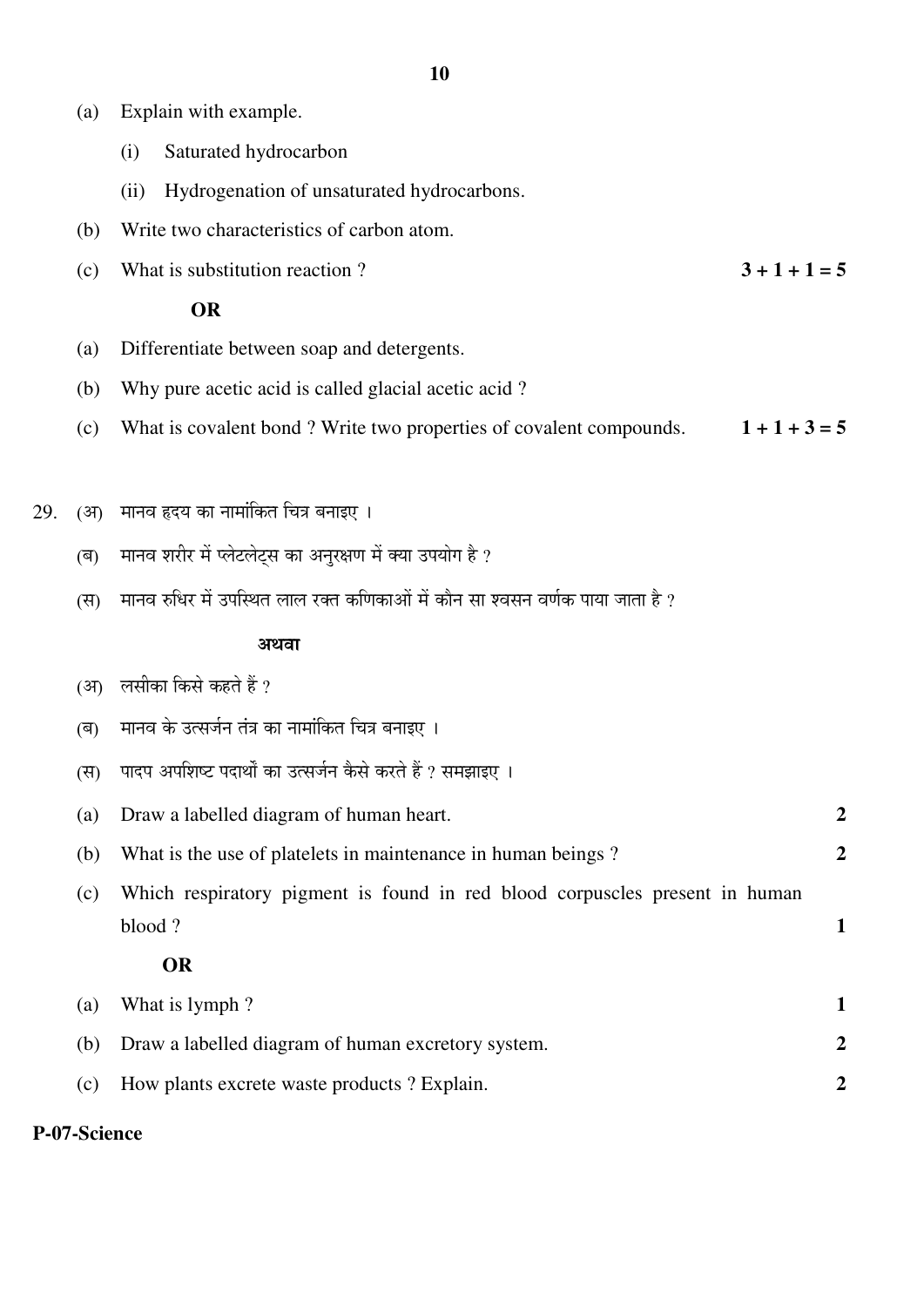$30.$  उत्तल लेंस के मख्य फोकस को परिभाषित कीजिए । एक बिम्ब उत्तल लेंस के मख्य फोकस F एवम 2F के मध्य <u>स्थित है । इसके प्रतिबिम्ब बनने का प्रकाश किरण चित्र बनाइये ।</u>

लेंस सूत्र लिखिए ।

किसी लेंस की फोकस दुरी  $0.5 \text{ m}$  है, तो लेंस की क्षमता की गणना कीजिए ।

## $\mathbb{Z}^{\mathbb{Z}}$ Ö $\mathbb{Z}^{\mathbb{Z}}$ Ö $\mathbb{Z}^{\mathbb{Z}}$ Ö $\mathbb{Z}^{\mathbb{Z}}$ Ə $\mathbb{Z}$ Ə $\mathbb{Z}$ Ə $\mathbb{Z}$ Ə $\mathbb{Z}$

गोलीय दर्पण के वक्रता केन्द्र को परिभाषित कीजिए ।

एक अवतल दर्पण के द्वारा प्रतिबिम्ब का बनना दर्शाने के लिए किरण चित्र बनाइए जबकि एक बिम्ब एवम् इसके प्रतिबिम्ब का आकार समान है ।

दर्पण सत्र लिखिए ।

यदि एक माध्यम का अपवर्तनांक 1.5, निर्वात में प्रकाश की चाल 3  $\times$   $10^8$  m/s है, तो माध्यम में प्रकाश की चाल की गणना कीजिए ।

Define principal focus of a convex lens. Draw light ray diagram of an image formed, when the object is placed in between principal focus F and 2F.

Write lens formula.

Calculate power of a lens if its focal length is  $0.5$  m.  $1 + 2 + 1 + 1 = 5$ 

### **OR**

Define centre of curvature of a spherical mirror.

 Draw a ray diagram for the image formation by a concave mirror when the size of an object and its image are same.

Write mirror formula.

 Calculate speed of light in a medium if refractive index of the medium is 1.5 and speed of light in vacuum is  $3 \times 10^8$  m/s.  $1 + 2 + 1 + 1 = 5$ 

\_\_\_\_\_\_\_\_\_\_\_\_